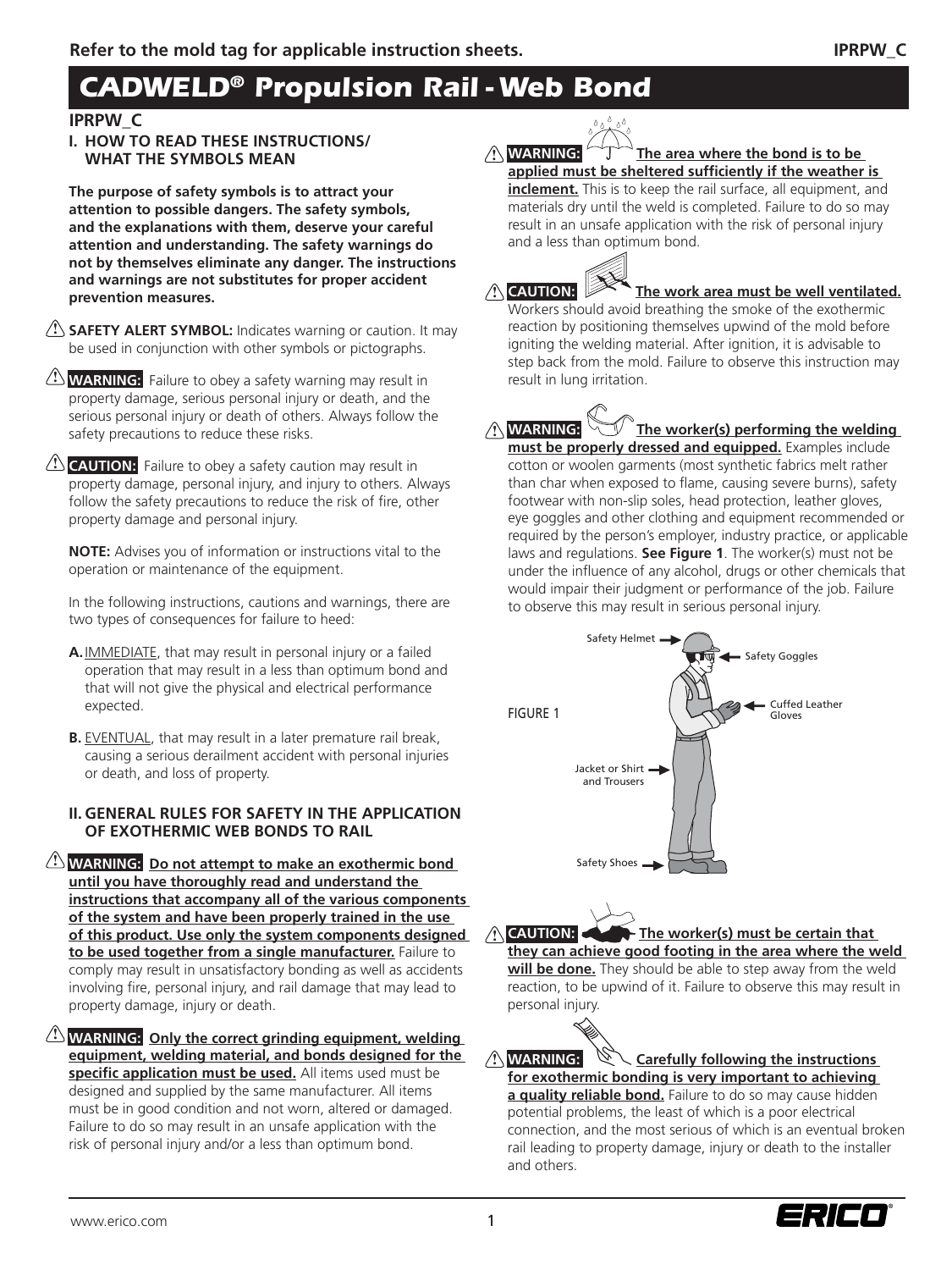### **III. PREPARATION**

**A** WARNING: **Protect against potential fire hazards** local to the bonding area and remove all flammable **materials from the work area. Notify in advance other workers in the immediate area that a welding procedure is about to be done.** Failure to do this increases the risk of fire with the possibility of property damage, personal injury and death.

**NOTE:** In case of a fire involving large quantities of exothermic welding material, CO<sub>2</sub> or large quantities of water applied from a distance are required to reduce the spread of the fire.

### **! WARNING: The location of the bond is very important!**

Rail track connection web bonds must be made at the neutral axis of the rail. Failure to observe this may result in a rail break leading to property damage, injury or death to others. **TRACK CONNECTION BONDING MUST NEVER BE DONE ON OR NEAR THE HEAD OUTSIDE THE CONFINES OF THE RAIL JOINT BAR OR NEVER TO THE BASE OF THE RAIL. See Figure 2.**



1. Clean the rail surface and bond terminals. Scrape off excess dirt and grease, and wipe away any remaining residue using a clean rag saturated with a railroad approved solvent. **See Figure 3**. The cable and rail surface must be dry prior to welding!

FIGURE 3



- **! WARNING: The area of the rail where the web bond will be applied and the bond terminals must be clean**  and dry. Failure to comply can cause poor bonding, excessive weld porosity, and/or spewing molten welding material with the potential for serious burns to the worker.
	- 2. Use abrasive cloth or wire brush on the bond terminals if needed to remove surface oxidation.
- **! CAUTION: The bond terminals must have a bright surface.**

Failure to comply with this may result in a less than optimal weld. **See Figure 4**.

FIGURE 4



- 3. Lightly grind the rail surface using an ERICO approved grinding wheel that is self-cleaning or a CADWELD® brand Rail Head and Web Cleaner (Part SBB394C). Grinding wheels with resin binders tend to leave a surface film that may contaminate the surface, interfering with the achievement of an optimum bond and causing weld porosity.
- **! WARNING: The area of the rail web to be bonded must**  be lightly ground to a bright finish with no visible scratch marks or gouges (normal uniform finishing marks are **acceptable).** Failure to observe this may result in visible scratches or gouges due to overly aggressive grinding that are potential crack initiators and that may lead to rail breaks causing derailment accidents with property damage, injury and death to others. **See Figure 5.**





- **! CAUTION: Grinding must not be done more than 4 hours prior to bonding.** If the time lapse is longer, sufficient contaminating rust may re-form requiring additional grinding. Failure to observe this may result in a less than optimum bond.
	- 4. Dry the mold and rail by heating them to about 250°F (120°C) with a small propane torch.

### **! WARNING: The rail and mold must both be warmed to**

**drive off moisture.** Failure to observe this may result in weld spatter with the potential for serious burn injury, and a less than optimum bond with excessive porosity. **See Figure 6**.



## **! WARNING: Rebonding over the application of an**

**earlier web bond is strictly forbidden!** Rebonds must be applied at least two inches away (centerline to centerline) from an earlier bond to avoid serious structural harm to the rail. Failure to observe this may result in a rail break leading to property damage, injury or death to others.

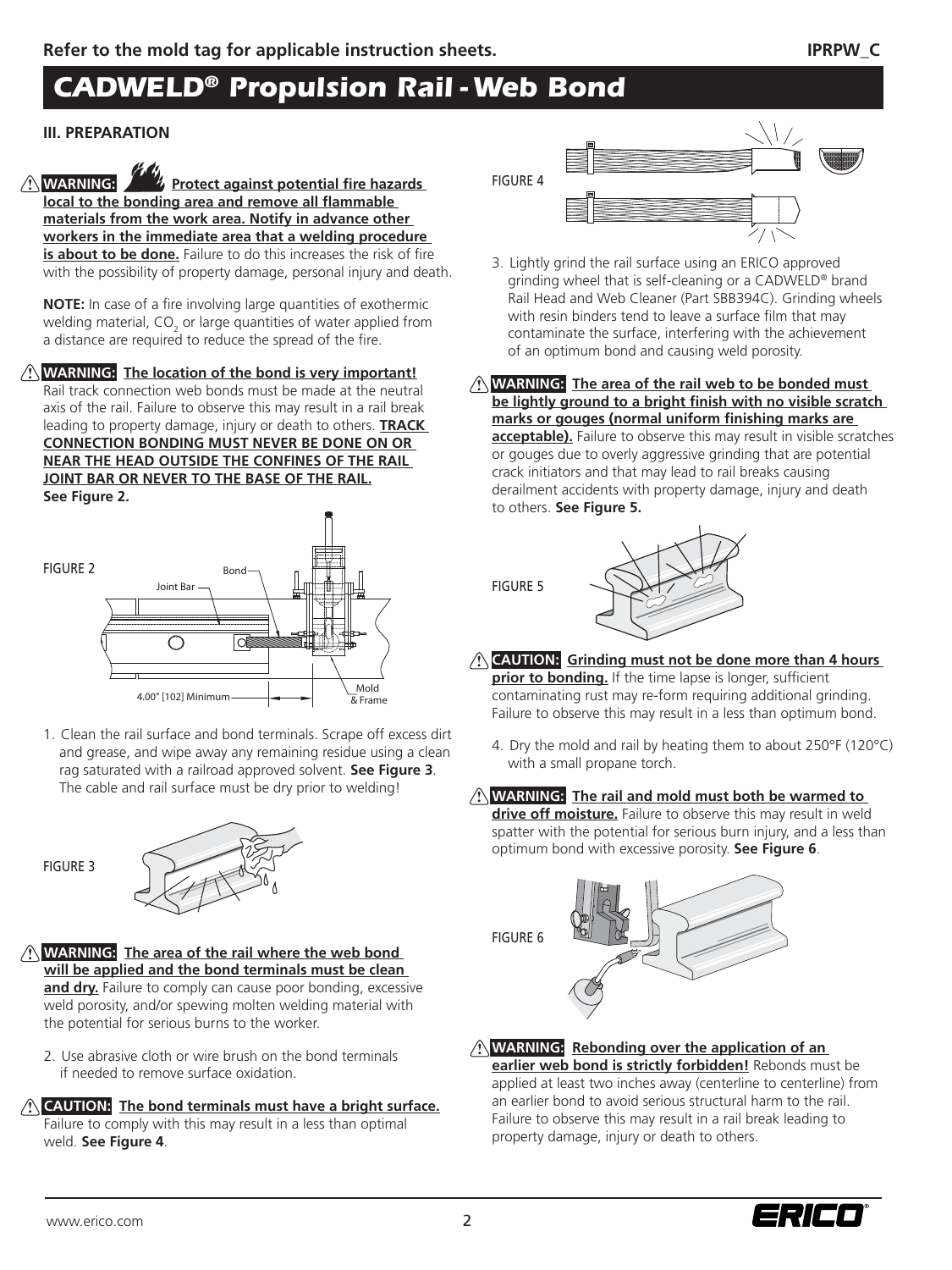# *CADWELD® Propulsion Rail - Web Bond*

**! WARNING: Back-to-back bonding of web bonds is strictly ! forbidden!** Bonds made on the opposite side of the rail to an earlier web bond must be applied at least two inches away (centerline to centerline) from the earlier bond to avoid serious structural harm to the rail. Failure to observe this may result in a rail break leading to property damage, injury or death to others.

## **IV. WELDING PROCEDURE**

FIGURE 7

1. Place bond in welder with flat surface against rail web and end of terminal against bond clip. This correctly positions the bond in the weld cavity. Be sure the bond clip is in good condition and properly positions the terminal under the center of the tap hole as shown. **See Figure 7.**



2. Position the welder with attached mold on the rail. Use the mold height adjusting screw of the positioning bar to locate the bond terminal at the neutral axis of the rail. **See Figures 8 and 9**.



**WARNING: Correctly positioning the mold against the rail web with the welder device is critical for safety and success in making a bond.** There must be no cracks between the lower part of the mold that contains the weld cavity and the rail surface; if a crack is present, the mold should be discarded and a new one used. **See Figure 10**. (Molds can generally be used for up to 50 welds.) The exothermic reaction reaches a temperature in excess of 4000°F, therefore great care must be exercised to avoid spillage of the molten metal. Failure to observe this warning may result in molten metal leakage onto the rail with the immediate risk of personal injury, and potentially serious structural damage to the rail. Failure to locate the bond at the neutral axis of the rail may also contribute to premature rail damage. Either could result in a rail break leading to property damage, injury or death to others.



3. Insert one steel disk, dished (concave) side up, in the crucible to cover the taphole. **See Figure 11**.



**! CAUTION: The steel disc must be correctly installed into the mold crucible.** Failure to properly position it may result

in premature leakage into the mold area, resulting in an unacceptable weld. **See Figure 12**.



4. Dump the contents of the welding material container into the crucible, being careful not to upset the disk.